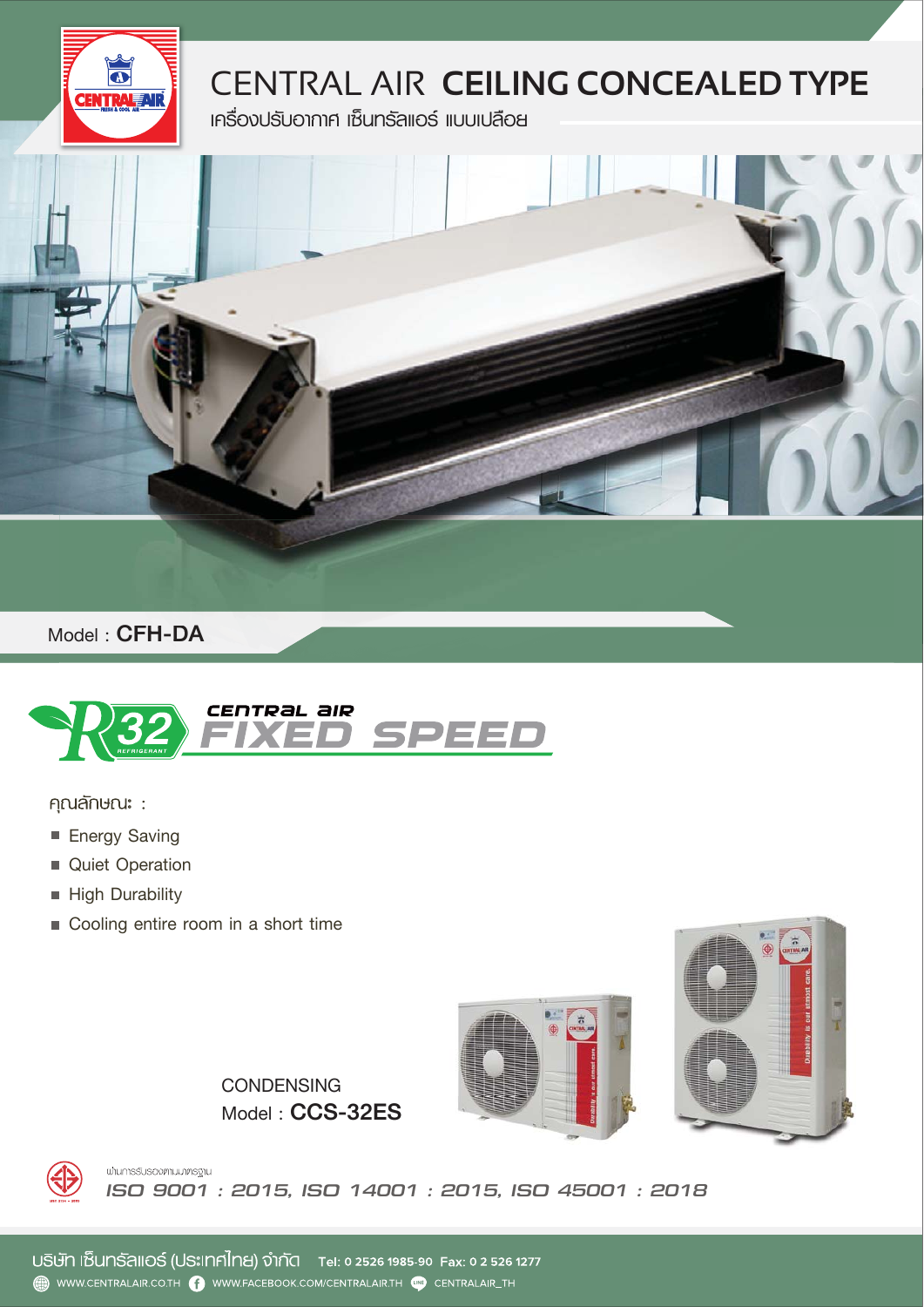| ļ<br>i<br>c                                                       |
|-------------------------------------------------------------------|
| ļ                                                                 |
| $\frac{1}{2}$                                                     |
| ו<br> <br> <br>                                                   |
|                                                                   |
| ı                                                                 |
|                                                                   |
|                                                                   |
| ĵ                                                                 |
|                                                                   |
| İ                                                                 |
|                                                                   |
|                                                                   |
| İ                                                                 |
| Ē<br>֖֖֖ׅׅׅ֖֧ׅ֧ׅ֖֪֪ׅ֖֧֚֚֚֚֚֚֚֚֚֚֚֚֚֚֚֚֚֚֚֚֚֚֚֚֚֚֚֚֚֚֚֚֚֡֝֡֓֞֝֬֞֝֬ |
| Í<br>l                                                            |
|                                                                   |
| j                                                                 |
| י                                                                 |
| ı<br>D<br>D<br>D<br>D                                             |
| I                                                                 |
|                                                                   |
| í,                                                                |
| i                                                                 |
|                                                                   |
|                                                                   |
| <b>BTUF</b>                                                       |
|                                                                   |
|                                                                   |
| qu <sub>1</sub>                                                   |
| j                                                                 |
| ì<br>Ě                                                            |
|                                                                   |
| Ë                                                                 |
| י                                                                 |
| Ë                                                                 |
| ũ                                                                 |
| į                                                                 |
|                                                                   |
| I<br>l                                                            |
| l                                                                 |
| I<br>$\overline{\phantom{a}}$<br>I<br>į                           |
| l                                                                 |
| mean                                                              |
|                                                                   |
|                                                                   |
| eic<br>C                                                          |
| j                                                                 |
| ì                                                                 |
| $\overline{a}$                                                    |
| $\frac{c}{\sqrt{2}}$                                              |
|                                                                   |
| į                                                                 |
|                                                                   |
| l                                                                 |
|                                                                   |
| i                                                                 |
|                                                                   |
| Ď<br>≤                                                            |
|                                                                   |
| ì                                                                 |
| ׇׇ֚֠֕                                                             |
|                                                                   |
| ਪੂ<br>ਕ                                                           |
|                                                                   |
| į                                                                 |
|                                                                   |
| Ş<br>j                                                            |
|                                                                   |
| Ξ                                                                 |
|                                                                   |
|                                                                   |
|                                                                   |
|                                                                   |
|                                                                   |
|                                                                   |
| ĺ                                                                 |
|                                                                   |
|                                                                   |
|                                                                   |
|                                                                   |
|                                                                   |
|                                                                   |
| I                                                                 |
| j                                                                 |
|                                                                   |
|                                                                   |
|                                                                   |
|                                                                   |
|                                                                   |





## CEILING CONCEALED TYPE **เคร ื CEILING ่องปรับอากาศ CONCEALED TYPEเซ็นทรัลแอรแบบเปลือย**

|               |                   |                            | <b>OUTDOOR UNIT</b> |                      |                      |               |                 |                    |                | <b>INDOOR UNIT</b>   |                               |                |                |              |                  | <b>SYSTEM</b>                |                 |                  |        |                       |                    |
|---------------|-------------------|----------------------------|---------------------|----------------------|----------------------|---------------|-----------------|--------------------|----------------|----------------------|-------------------------------|----------------|----------------|--------------|------------------|------------------------------|-----------------|------------------|--------|-----------------------|--------------------|
| Weight        | Dimension (WXHXD) | Liquid Diameter            | Suction Diameter    | Codensing Coil       | Motor Codensing      | Compressor    | <b>Weight</b>   | Dimensions (WXHXD) | Drain Pipe Dia | Evaporator Coil      |                               | Motor Fan Coil | Air Flow       | Power Supply | 岊                | Power Consumption            | Running Current | Cooling Capacity |        | <b>MODEL</b>          |                    |
| Κg            | Сm                | lnch                       | lnch                | Fin/Inch             | Watts                | <b>Type</b>   | ξ9              | Сm                 | lnch           | Fin/Inch             | RPM                           | Watts          | <b>CFM</b>     | V.-Ph-Hz.    | <b>BTU/Watts</b> | Watts                        | Anps            | Watts            | BTU/Hr | <b>DUTDOOR UNIT</b>   | INU ROOR           |
| 89            | 8EXZZX26          | 9/8                        | $\frac{9}{60}$      | 긁                    | $\overline{5}$       | <b>Rotary</b> | 42              | 22<30.5x58.5       | 9/4            | $\vec{a}$            | 300/1200/1100                 | <b>GO</b>      | 0001           | 09-8-088     | 10.38            | 3220                         | $\frac{91}{10}$ | 0086             | 33,438 | CCS-32ES33(A)         | CFH-DA33-36        |
| 89            | 8EXZZX26          | 9/8                        | $\frac{9}{8}$       | 긁                    | ā                    | <b>Rotary</b> | 22              | 122×30.5×58.5      | 9/4            | $\vec{a}$            | 0011/0021/0081                | si             | 0021           | 380-3-50     | 10.43            | CO <sub>3</sub> <sub>2</sub> | 09'9            | <b>CONCOL</b>    | 809'36 | CCS-32ES36(A)         | CFH-DA33-36        |
| 82            | 86X7117X5         | 3/8                        | 9G                  | $\overrightarrow{p}$ | <b>2002</b>          | <b>Rotary</b> | 22              | 122x30.5x58.5      | 9/A            | $\vec{0}$            | 0011/0021/0081                | ē              | 1200           | 380-3-5C     | 10.43            | 3500                         | $\frac{1}{2}$   | 00201            | 36,508 | CCS-32WTS36(A)        | CFH-DA33-36        |
| ð             | 8EX28X26          | 9/8                        | $\frac{9}{8}$       | $\overrightarrow{G}$ | $\overrightarrow{5}$ | <b>Rotary</b> | 88              | 122x30.5x58.5      | 9/4            | $\overrightarrow{c}$ | 0011/0021/0081                | $\vec{8}$      | 1200           | 380-3-50     | 10.33            | S700                         | 5.92            | 11200            | 38,214 | CCS-32ES38(A)         | CFH-DA38           |
| 8             | 82x11738          | 8/8                        | 8/9                 | $\overrightarrow{p}$ | <b>2002</b>          | <b>Rotary</b> | 29              | 122x30.5x58.5      | <b>AA</b>      | $\vec{a}$            | 1300/1200/1100                | ē              | $rac{1}{2}$    | 380-3-50     | 10.33            | 3700                         | 263             | 11200            | 38,214 | CCS-32WTS38(A)        | CFH-DA38           |
| $\approx$     | 8EX28X26          | $\overline{\ddot{\omega}}$ | <b>AA</b>           | 긁                    | $\vec{a}$            | <b>Rotary</b> | 8               | 145x6.5x58.5       | ЫS.            | $\overrightarrow{c}$ | 0011/0021/0081                | 50%            | $\overline{0}$ | 380-3-50     | 10.24            | 8000                         | $0 + 9$         | 00021            | 40,944 | CCS-32ES41(A)         | CFH-DA41-48        |
| $\frac{8}{2}$ | 86X711X58         | $\overline{\sim}$          | 9/4                 | $\overrightarrow{p}$ | 2002                 | <b>Rotary</b> | 8               | 145×30.5×58.5      | 9/4            | $\vec{a}$            | 1300/1200/1100                | 80%2           | 0091           | 380-3-50     | 10.24            | $000+$                       | 0.40            | 00021            | 40,944 | (V)IPS1MZ8-S30        | CFH-DA41-48        |
| g             | 87x<br>38X2113    | 21                         | <b>AA</b>           | $\overrightarrow{p}$ | <b>ZXO7</b>          | Scroll        | 8               | 145×50.5x58.5      | <b>AA</b>      | $\overrightarrow{G}$ |                               | 80X2           | $\infty$       | 09-8-950     | 8.88             | 4410                         | $\frac{1}{2}$   | 00621            | 44,015 | CCS-32WTS44(A)        | CFH-DA41-48        |
| 9             | 85x711x58         | $\overline{z}$             | 9/4                 | $\overrightarrow{p}$ | <b>SX07</b>          | Soroll        | 83              | 145x30.5x58.5      | 3/4            | $\vec{\sigma}$       | 0011/0021/0081 0011/0021/0081 | $80\times$     | 0091           | 380-3-50     | 10.21            | 0127                         | 7.54            | 14100            | 48,109 | <b>CCS-32WTS48(A)</b> | CFH-DA41-48        |
| 82            | 97x117X38         | $\overline{z}$             | 9/4                 | $\overrightarrow{p}$ | <b>ZXO7</b>          | $\frac{1}{2}$ | $\frac{1}{2}$   | 167.5×30.5×58.5    | 9/4            | $\overrightarrow{c}$ | 3011/0021/0081 0011/0021/0081 | 110x2          | 0002           | 380-3-50     | 10.20            | <b>CE22</b>                  | 8.84            | 16500            | 56,298 | CCS-32WTS56(A)        | <b>CFH-DA56-60</b> |
| g             | 86x711x58         | $\overline{\omega}$        | ЫS                  | $\overrightarrow{p}$ | <b>ZXOZ</b>          | Saroll        | $\overline{48}$ | 167.5×30.5×58.5    | Ыß             | $\overrightarrow{c}$ |                               | 110x2          | 5000           | 380-3-50     | 8.9              | 0809                         | 9.6             | 00921            | 190'09 | CCS-32WTS60(A)        | <b>CFH-DA56-60</b> |

|                              |              |                    |               |                  |                 | <b>SYSTEM</b>     |                  |              |                         |                      |                    |                               | <b>INDOOR UNIT</b> |                    |                |               |                      | <b>OUTDOOR UNIT</b>           |                  |                 |                          |                                     |
|------------------------------|--------------|--------------------|---------------|------------------|-----------------|-------------------|------------------|--------------|-------------------------|----------------------|--------------------|-------------------------------|--------------------|--------------------|----------------|---------------|----------------------|-------------------------------|------------------|-----------------|--------------------------|-------------------------------------|
| <i><b>SPECIFICATIONS</b></i> |              | <b>MODEL</b>       |               | Cooling Capacity | Running Current | Power Consumption | 田田               | Power Supply | Air Flow                | Motor Fan Coil       |                    | Evaporator Coil               | Drain Pipe Dia     | Dimensions (WXHXD) | Weight         | Compressor    | Motor Codensing      | Codensing Coil                | Suction Diameter | Liquid Diameter | Dimension (WXHXD)        | <b>Weight</b>                       |
|                              | IND OOR UNIT | OUTDOOR UNIT       | <b>BTU/Hr</b> | Watts            | Amps            | Watts             | <b>BTU/Watts</b> | V.-Ph-Hz.    | <b>CFM</b>              | Watts                | RPM                | Fin/Inch                      | Inch               | Сm                 | 중              | <b>Type</b>   | Watts                | Fin/Inch                      | Inch             | Inch            | Сm                       | 징                                   |
|                              | CFH-DA09-12  | CCS-32ES09         | 8,212         | 2700             | 4.31            | 880               | 16'6             | 09-1-022     | $\infty$                | 8                    | 300/1200/1100      | $\vec{\circ}$                 | 3/4                | B6.5x30.5x58.5     | ಹ              | <b>Rotary</b> | ਨੇ                   | $\overrightarrow{\mathbb{A}}$ | $\overline{z}$   | $\frac{1}{2}$   | 85×59.5×29               | $\sqrt{2}$                          |
|                              | CFH-DA09-12  | CCS-32ES12         | 12,283        | GOOS             | 5.57            | 0021              | 10.24            | 220-1-50     | $\overline{\odot}$      | 8                    | 1300/1200/1100     | $\vec{\circ}$                 | 9/4                | 86.5x30.5x58.5     | $\vec{\circ}$  | <b>Rotary</b> | ਨੇ                   | $\overrightarrow{p}$          | $\overline{z}$   | $\frac{1}{2}$   | 85x59.5x29               | 8                                   |
|                              | CFH-DA16-20  | CCS-32ES16         | 16,378        | 4800             | 7.33            | <b>G891</b>       | 10.37            | 220-1-50     | $\frac{8}{2}$           | 8                    | 0011/0021/0081     | $\vec{0}$                     | Ыß                 | 86.5x30.5x58.5     | 6              | <b>Rotary</b> | ਨੇ                   | $\overrightarrow{p}$          | 8/9              | 3/8             | 85x59.5x29               | 8                                   |
|                              | CFH-DA16-20  | CCS-32ES18         | 18,425        | 0002             | 8.35            | $\overline{8}$    | 10.24            | 220-1-50     | 8                       | 8                    | 0011/0021/0081     | $\vec{\sigma}$                | b/ε                | 86.5x30.5x58.5     | 5              | <b>Rotary</b> | के                   | $\overrightarrow{p}$          | 8/9              | $8/8$           | <b>SSX59.5x29</b>        | 8                                   |
|                              | CFH-DA16-20  | CCS-32ES20         | 20,131        | 0069             | 9.14            | 0261              | 10.22            | 220-1-50     | 8                       | 8                    | 1300/1200/1100     | $\vec{a}$                     | <b>A</b> 4         | 86.5x30.5x58.5     | 6              | Rotary        | 슰                    | $\frac{1}{b}$                 | 8/9              | 3/8             | 85x59.5x29               | 8                                   |
|                              | CFH-DA25-28  | CCS-32ES25         | <b>25,590</b> | 0092             | 98°11           | 2450              | 10.44            | 09-1-022     | $\frac{8}{2}$           | $\vec{8}$            | 0011/0021/0081     | $\vec{0}$                     | ЫB                 | 96.5x30.5x58.5     | $\overline{2}$ | <b>Rotary</b> | ਨੇ                   | $\vec{\sigma}$                | 8/9              | 3/8             | 85x59.5x29               | $\stackrel{\leftrightarrow}{\circ}$ |
|                              | CFH-DA25-28  | CCS-32ES28         | 27,637        | 0018             | 12.43           | 2680              | 10.31            | 220-1-50     | $\frac{8}{2}$           | $\vec{8}$            | 1300/1200/1100     | $\vec{0}$                     | 9/4                | 98.5x30.5x58.5     | $\overline{2}$ | <b>Rotary</b> | ਨੇ                   | 긁                             | 8/9              | $8/8$           | 62X9'69'28               | $\stackrel{\leftrightarrow}{\circ}$ |
|                              | CFH-DA30     | CCS-32ES30         | 30,367        | 0068             | 13.57           | 2925              | 10.38            | 220-1-50     | $\overline{\mathrm{0}}$ | $\frac{1}{2}$        | 70081<br>1200/1100 | $\vec{\circ}$                 | ЫS                 | 111.5x30.5x58.5    | 23             | <b>Rotary</b> | g                    | ᇬ                             | 8/9              | $\frac{1}{20}$  | $\frac{6}{10}$<br>Y67ASE | සි                                  |
|                              | CFH-DA33-36  | CCS-32ES33         | 33,438        | 0086             | 14.94           | 3220              | 10.38            | 220-1-50     | $\overline{\text{3}}$   | $\overrightarrow{6}$ | 1300/1200/1100     | $\vec{\sigma}$                | 9/4                | 122x30.5x58.5      | 27             | <b>Rotary</b> | $\vec{a}$            | ᇬ                             | 8/9              | $8/8$           | 85x272x38                | 8                                   |
|                              | CFH-DA33-36  | CCS-32ES36         | 36,508        | 00700            | 16.23           | 3500              | 10.43            | 220-1-50     | 0021                    | $\overline{6}$       |                    | $\vec{0}$                     | <b>P/C</b>         | 122x30.5x58.5      | 27             | <b>Rotary</b> | $\vec{a}$            | ᇬ                             | 8/9              | 8/8             | <b>SEXSZX26</b>          | 8                                   |
|                              | CFH-DA33-36  | <b>CCS-32WTS36</b> | 36,508        | 00700            | 16.23           | 3500              | 10.43            | 220-1-5C     | 00Z1                    | GE <sub>1</sub>      |                    | $\vec{0}$                     | Ыß                 | 122x30.5x58.5      | 27             | <b>Rotary</b> | <b>ZXO7</b>          | $\overrightarrow{\mathbb{A}}$ | 8/9              | 3/8             | 88X211X26                | 82                                  |
|                              | CFH-DA38     | CCS-32ES38         | 38,214        | 11200            | 17.16           | S700              | 10.33            | 220-1-5C     | 1200                    | $\vec{8}$            |                    | $\overrightarrow{C}$          | 9/4                | 122×30.5×58.5      | 28             | <b>Rotary</b> | $\overrightarrow{c}$ | $\overrightarrow{G}$          | 8/9              | $8/8$           | 8EX28X26                 | $\approx$                           |
|                              | CFH-DA38     | CCS-32WTS38        | 38,214        | 11200            | 17.16           | 3700              | 10.33            | 220-1-50     | 0021                    | GE <sub>1</sub>      | 1300/1200/1100     | $\overrightarrow{c}$          | ЫS                 | 122x30.5x58.5      | 29             | <b>Rotary</b> | <b>ZXO7</b>          | $\overrightarrow{p}$          | $8/8$            | 3/8             | <b>SEXTITX5</b>          | æ                                   |
|                              | CFH-DA41-48  | CCS-32ES41         | 40,944        | <b>COOCL</b>     | 18.55           | 0000              | 10.24            | 220-1-50     | 0091                    | 2008                 | 0011/0021/0081     | $\overrightarrow{c}$          | 9/4                | 145x3.5x58.5       | 8              | <b>Rotary</b> | $\overrightarrow{5}$ | ᇬ                             | <b>P/G</b>       | $\overline{z}$  | 8EX28X26                 | 97                                  |
|                              | CFH-DA41-48  | CCS-32WTS41        | 40,944        | 12000            | <b>18.55</b>    | $\bigcirc$        | 10.24            | 220-1-50     | 0091                    | 80x2                 | 1300/1200/1100     | $\overrightarrow{\mathrm{G}}$ | 9/4                | 145×30.5×58.5      | 8              | Rotary        | 70x2                 | $\overrightarrow{p}$          | 9/4              | $\overline{z}$  | 85x117x58                | $\frac{8}{2}$                       |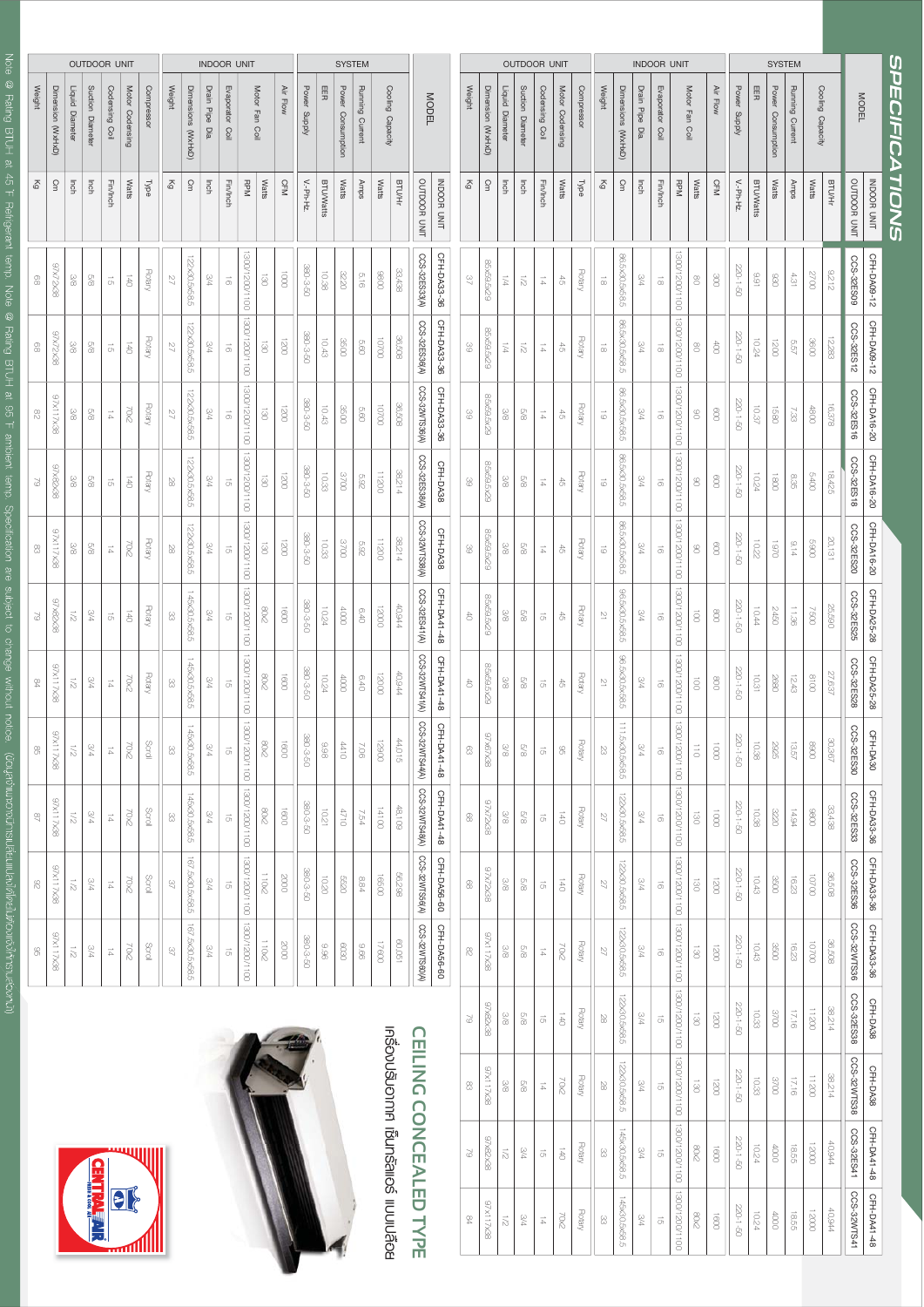

## CENTRAL AIR **CEILING CONCEALED TYPE**

**เครื่องปรับอากาศ เซ็นทรัลแอร์ แบบเปลือย** 



**Model :** CFH-DA



คุณลักษณะ :

- **Energy Saving**
- **Quiet Operation**
- **High Durability**
- **Cooling entire room in a short time**





**Model :** CCS-410ES **CONDENSING**



นานการรับรองศามมาศรฐาน *ISO 9001 : 2015, ISO 14001 : 2015, ISO 45001 : 2018*